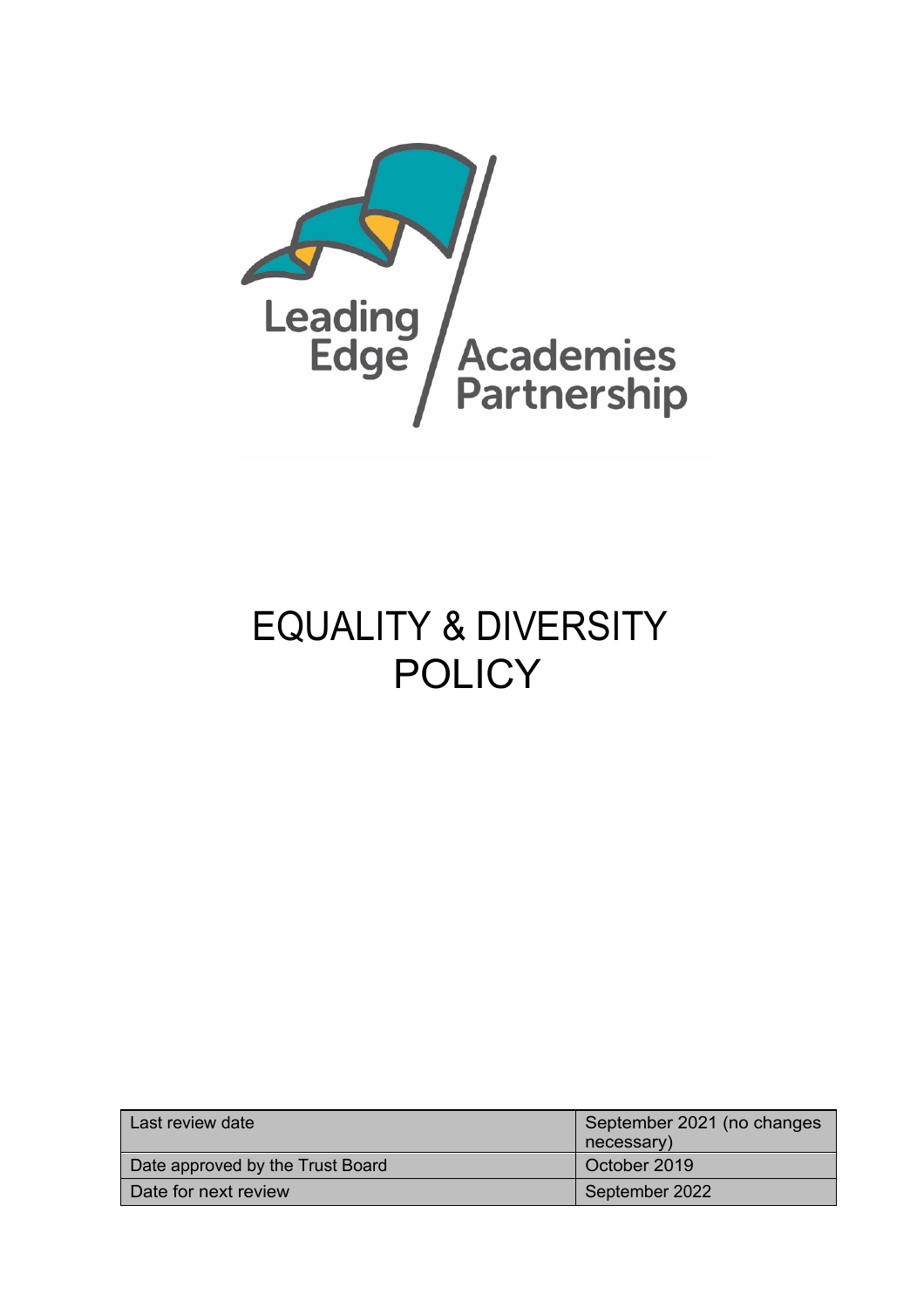## Table of Contents

| Introduction                                                                  | 3              |
|-------------------------------------------------------------------------------|----------------|
| Related policies                                                              | 3              |
| <b>Policy Statement</b>                                                       | 3              |
| Legal duties                                                                  | 3              |
| Guiding principles                                                            | 4              |
| The curriculum                                                                | 6              |
| Ethos and organisation                                                        | 6              |
| <b>Policy Procedures</b>                                                      | 6              |
| Addressing prejudice and prejudice-related bullying                           | 6              |
| Roles and responsibilities                                                    | $\overline{7}$ |
| Information and resources                                                     | $\overline{7}$ |
| Religious observance                                                          | $\overline{7}$ |
| Staff development and training                                                | $\overline{7}$ |
| Our objectives                                                                | 7              |
| <b>Disability and Special Educational Needs (SEN)</b>                         | $\overline{7}$ |
| Reasonable adjustments                                                        | 8              |
| Pupils with statements of special educational needs and Education, Health and |                |
| Care (EHC) plans                                                              | 8              |
| Where can you get help?                                                       | 8              |
| Reporting and recording incidents of discrimination                           | 8              |
| <b>Enforcement</b>                                                            | 9              |
| <b>Informal Report Form</b>                                                   | 10             |
| <b>Glossary of Terms</b>                                                      | 13             |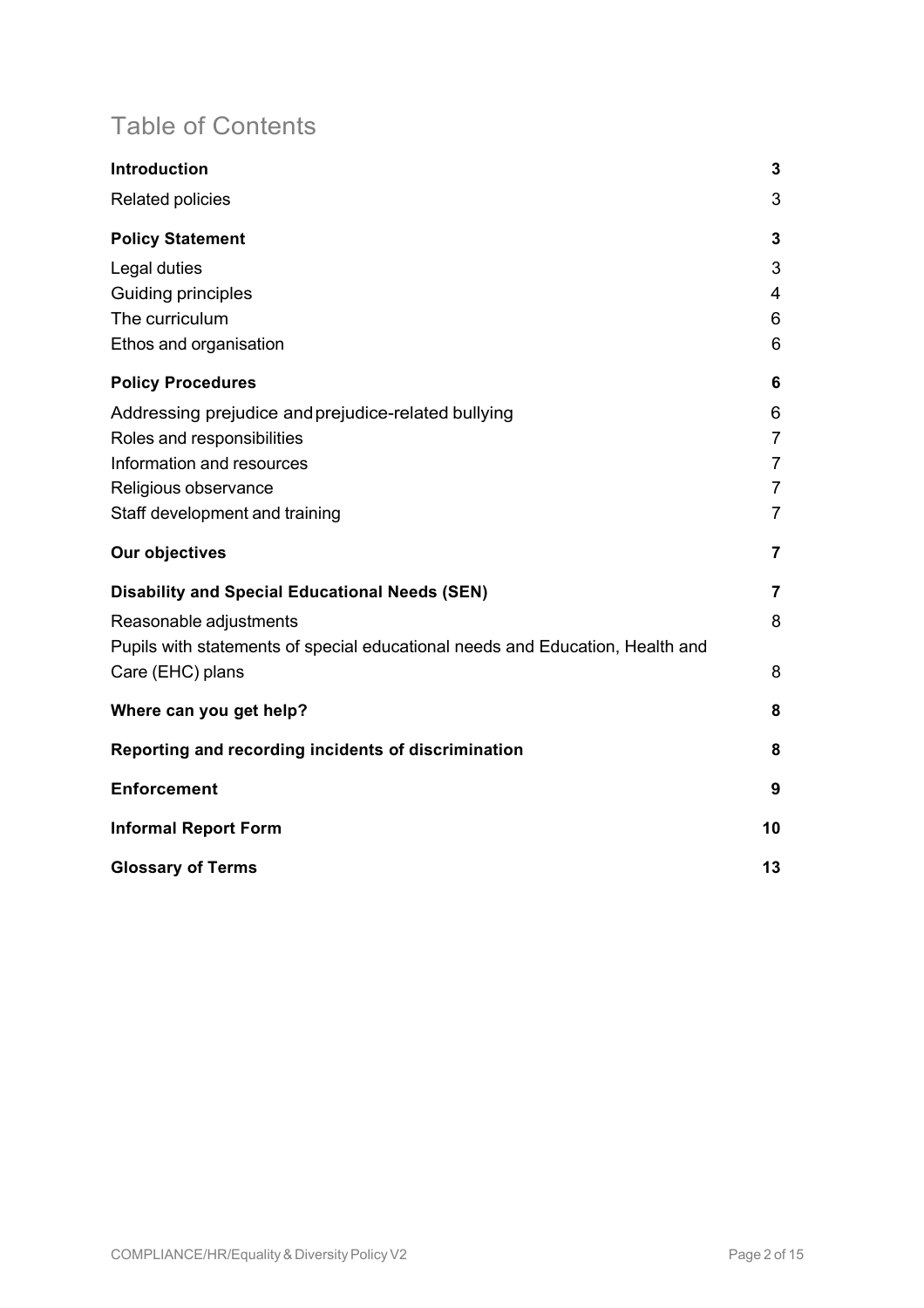### **Introduction**

The Leading Edge Academies Partnership (the 'Trust') is a team of school leaders that aim to be Leading Edge and pioneering in their approach to education and well-being. We are a growing family of like-minded schools that offer a values-based education to the communities we serve and welcome staff, workers, students, parents/carers and volunteers from all different ethnic groups andbackgrounds.

The term 'Trust Community' includes all staff, trustees, governors, students, parents/carers, volunteers and visitors.

We are a values based Trust, which means all actions are guided by our six 'Es' as follows:

- **Ethical** 'Doing the right thing'
- **Excellence**  'Outstanding quality'
- **Equity**  'Fairness and social justice'
- **Empathy**  'Caring for others'
- **Evolution**  'Continuous change'
- **Endurance** 'Working hard and not giving up'

This policy is based on the value of **'Equity**'

### **Related policies**

This Equality and Diversity Policy is consistent with all Trust policies, including:

- Admissions Policy
- Behaviour Policy
- Exclusions Policy
- Anti-Bullying Policy
- Accessibility Plan
- Special Educational Needs (SEND) Policy

### **Policy Statement**

### **Legal duties**

We welcome our duties under the Equality Act 2010 to eliminate discrimination, advance equality of opportunity and foster good relations in relation to age, disability, gender reassignment, marriage and civil partnership, pregnancy and maternity, race and ethnicity, religion or belief, sex and sexual orientation.

We welcome our duty under the Education and Inspections Act 2006 to promote community cohesion.

We recognise that these duties reflect international human rights standards as expressed in the UN Convention on the Rights of the Child, the UN Convention on the Rights of People with Disabilities, and the Human Rights Act 1998.

We acknowledge that recent global and national events have placed a spotlight on issues of equity and diversity and there has been a growing societal awareness of, and a campaign against, the systemic inequalities that exist for groups who have less power and influence. As a MAT we are opposed to all forms of overt and covert prejudice, harassment, discrimination and actively aim to educate everyone in the Trust to recognise that every person is equal and should be treated with respect. Every Academy is actively developing an ethos and culture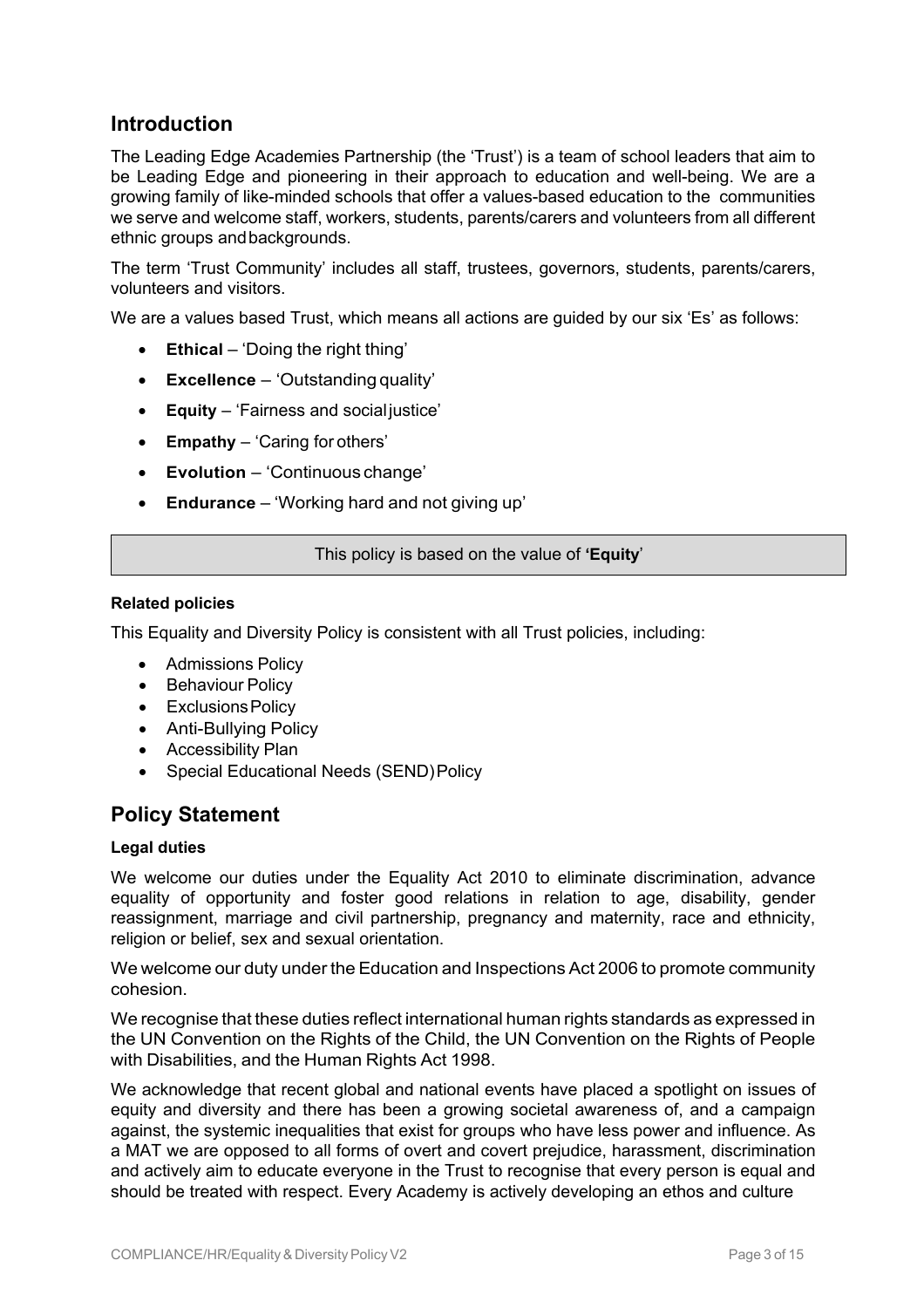that opposes systemic unequal power relations and is reviewing curriculum and other policies to reflect a growing understanding of the challenge faced by everyone.

The recent events and associated movements in 2020 include the following:

- The 'Me Too' movement that has highlighted sexual harassment and violence in the workplace.
- The 'Black Lives Matter' protests across the globe have drawn attention to the endemic racism that still exists in countries across the globe, particularly where there has been a history of colonialism and slavery and associated inequities.
- 'Social Class' has been spotlighted as Covid-19 has disproportionately affected people who are disadvantages as a result of poverty.
- Transgender has been an area of public debate with the J K Rowling tweet about women as a biological category that has caused debate and equity concerns for the LGBGT+ groups and others. As a Trust we are committed to equity for all people listed in the Equality Duties Act, including gender reassignment.

### **Guiding principles**

In fulfilling the legal obligations referred to above, we are guided by nine principles:

### **Principle 1: All learners are of equal worth**

We see all learners, potential learners and their parents and carers as of equal worth:

- whether or not they are disabled
- whatever their ethnicity, culture, national origin or national status
- whatever their sex and genderidentity
- whatever their religious or non-religious affiliation or faith background
- whatever their sexual orientation

### **Principle 2: We recognise and respect difference**

Treating people equally does not involve treating them all the same. Our policies, procedures and activities must not discriminate, but are differentiated, as appropriate, to take account of differences of life experience, outlook and background and in the kinds of barriers and disadvantages people may face, in relation to:

- disability, so that reasonable adjustments aremade
- ethnicity, so that different cultural backgrounds and experiences of prejudice are recognised
- sex, so that the needs and experiences of girls and boys, women and men are recognised
- gender identity, so that it is accepted that not everyone identifies with the gender ascribed to them at birth
- religion, belief or faithbackground
- sexual orientation

### **Principle 3: We foster positive attitudes and relationships and a shared sense of cohesion and belonging**

We intend that our policies, procedures and activities should promote:

- positive attitudes towards disabled people, good relations between disabled and nondisabled people and an absence of discrimination, harassment and victimisation of disabled people
- positive interaction, good relations and dialogue between groups and communities different from each other in terms of ethnicity, culture, national origin or national status, religion, belief or faith background and an absence of racist and religiously motivated bullying and incidents
- mutual respect and good relations between sexes, and an absence of sexual harassment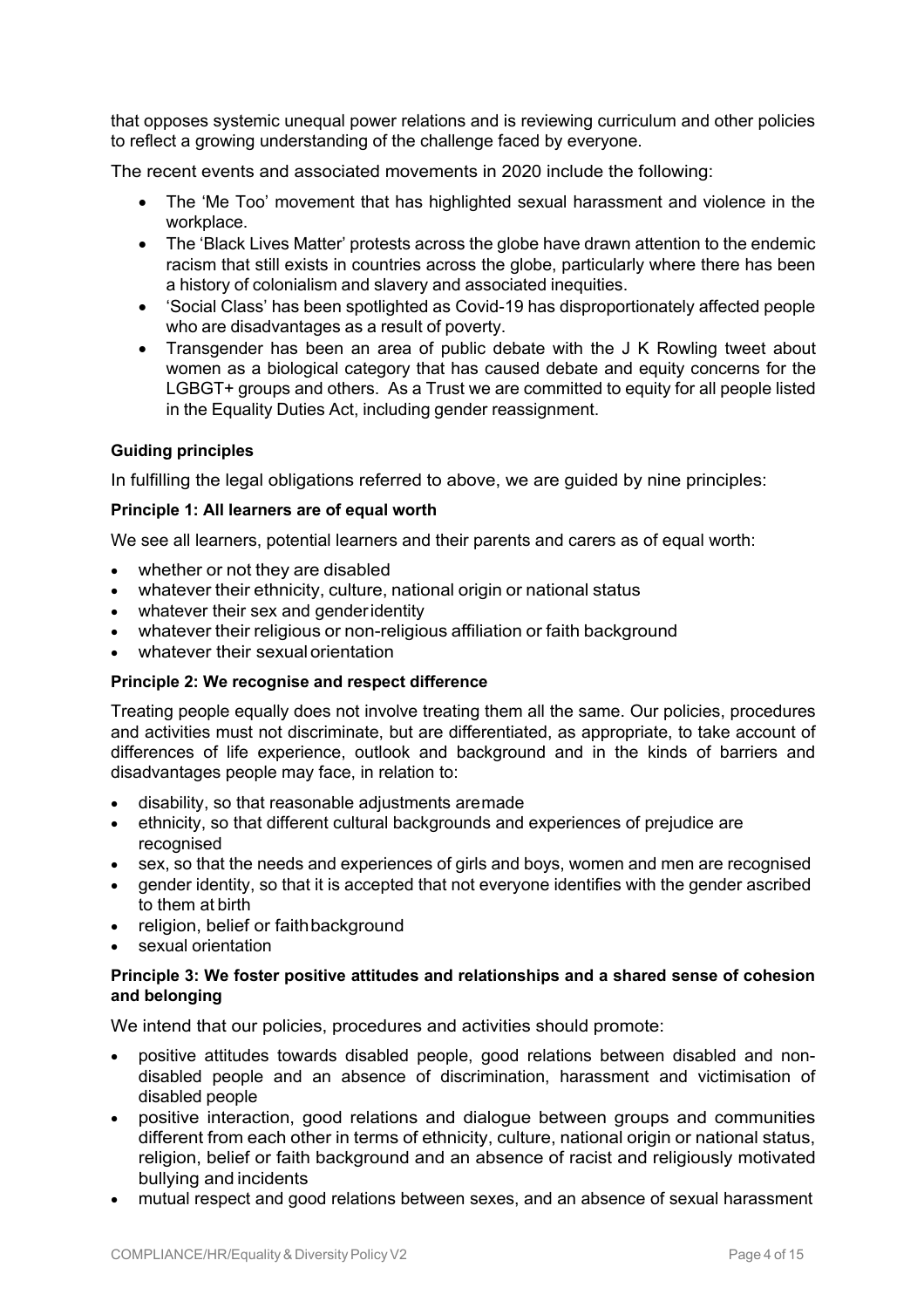and harassment, discrimination and victimisation because of sex

- mutual respect and good relations between pupils, parents and carers regardless of sexual orientation and an absence of discrimination and victimisation because of sexual orientation
- positive attitudes towards transgender people and an absence of discrimination, harassment and victimisation because of genderidentity

### **Principle 4: We observe good equalities practice in staff recruitment, retention and development**

We ensure that policies and procedures benefit all employees and potential employees, for example in recruitment and promotion, and in continuing professional development:

- whatever their age
- whether or not they are disabled
- whatever their ethnicity, culture, national origin or national status, religion, belief or faith background
- whatever their sex and with full respect for legal rights relating to pregnancy and maternity
- whatever their gender identity
- whatever their sexual orientation
- whatever their status with regards to marriage and civil partnership

### **Principle 5: We aim to reduce and remove inequalities and barriers that already exist**

In addition to avoiding or minimising possible negative impacts, we take opportunities to maximise positive impacts by reducing and removing inequalities and barriers that may already exist between:

- disabled and non-disabled people
- people of different ethnic, cultural and religious backgrounds
- sexes.
- cisgender and transgender people
- heterosexual, lesbian, gay, and bisexualpeople
- older and younger people

### **Principle 6: We consult widely**

We engage with a range of groups and individuals to ensure that those affected by a policy or activity are consulted and involved in the design of new policies and in the review of existing ones. We consult andinvolve:

- disabled people as well asnon-disabled
- people from a range of ethnic, cultural and religious and non-religious backgrounds
- people of different sexes
- lesbian, gay and bisexual people as well as heterosexual people
- transgender people as well as cisgenderpeople
- older and younger people

### **Principle 7: Society as a whole should benefit**

We intend that our policies and activities should benefit society as a whole, both locally and nationally, by fostering greater social cohesion, and greater participation in public life of:

- disabled people as well asnon-disabled
- people of a wide range of ethnic, cultural and religious and non-religious backgrounds
- people of different sexes
- lesbian, gay and bisexual people as well as heterosexual people
- transgender people as well as cisgenderpeople
- older and younger people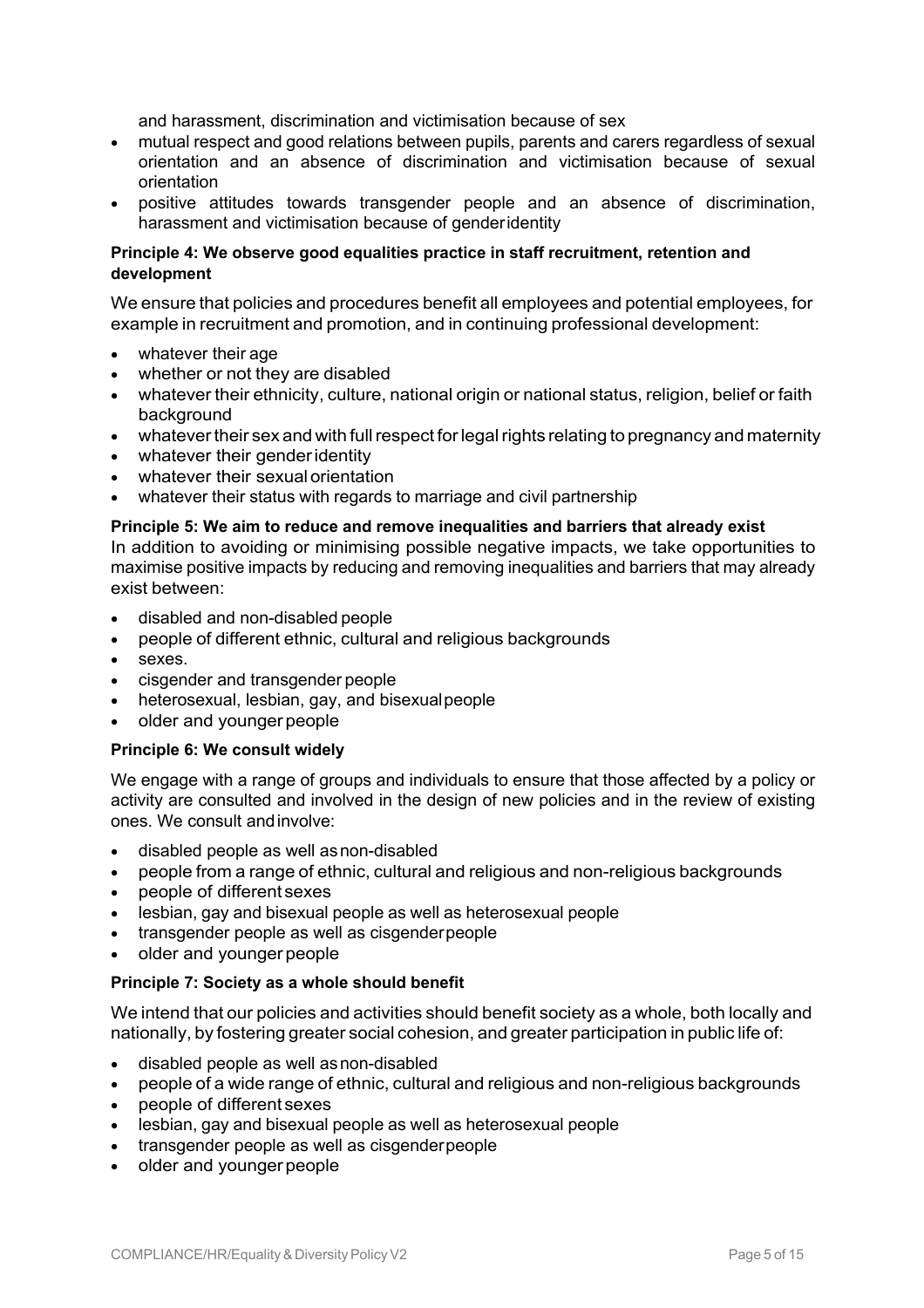### **Principle 8: We base our policies and practice on sound evidence**

We collect and publish quantitative and qualitative information, which shows our compliance with the public sector equality duty (PSED) set out in clause 149 of the Equality Act 2010 and use this information to inform our practice. Evidence related to equality is integrated into our self-evaluation documentation.

### **Principle 9: We work towards measurable equality objectives**

We create and publish specific and measurable equality objectives, based on the consultations we have conducted and the evidence we have collected and published.

The objectives we have identified take account of national and local priorities and issues as appropriate.

Our equality objectives are devised in consultation with theBoard ofTrustees and integrated into the school improvementplan.

We keep our equality objectives under review and report annually on progress towards achieving them.

### **The curriculum**

We keep each curriculum subject or area under review in order to ensure that teaching and learning reflect the principles listed above.

### **Ethos and organisation**

We ensure that the principles listed above apply also to the full range of our policies and practices, including those that are concerned with:

- learners' progress, attainment and assessment
- learners' personal development, welfare andwell-being
- teaching styles and strategies
- admissions and attendance
- staff recruitment, retention and professional development
- care, guidance and support
- behaviour, discipline and exclusions
- safeguarding
- working in partnership with parents, carers and guardians
- working with the widercommunity.

### **Policy Procedures**

### **Addressing prejudice and prejudice-related bullying**

The Trust is opposed to all forms of prejudice that stand in the way of fulfilling the legal duties referred to on page3:

- prejudices around disability and special educationalneeds
- prejudices around racism and xenophobia, including those that are directed against Travellers, refugees and people seekingasylum
- prejudices against religious groups and communities, for example anti-Semitism and Islamophobia
- prejudices reflecting sexism, homophobia, biphobia andtransphobia.

We keep a record of prejudice-related incidents, including the type of incident, seriousness and how the incident was dealt with.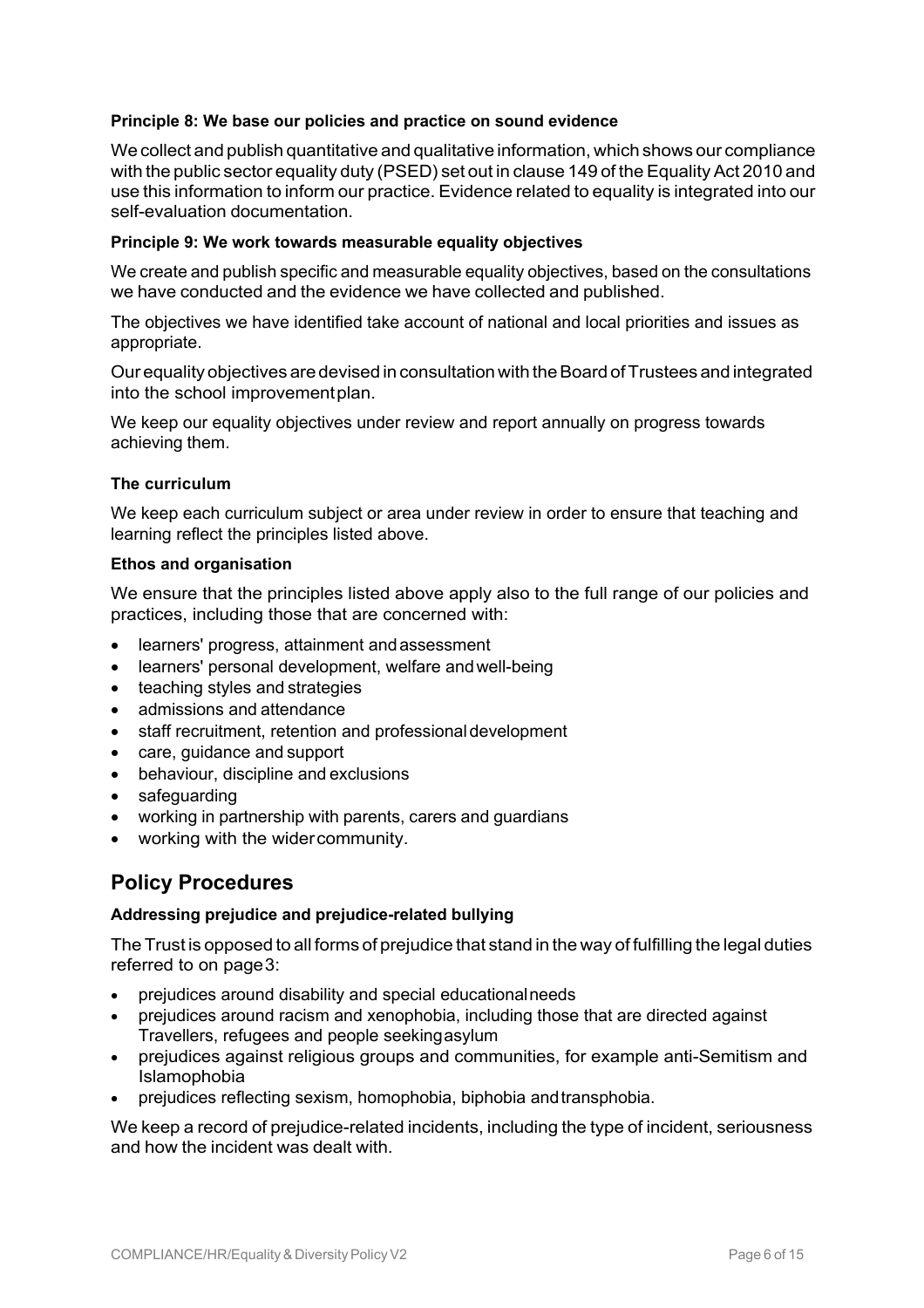### **Roles and responsibilities**

The Trust Board is responsible for ensuring that the school complies with legislation and that this policy and its related procedures and action plans are implemented.

A member of the Trust Board has a watching brief regarding the implementation of this policy.

The Principal is responsible for implementing the policy; for ensuring that all staff are aware of their responsibilities and are given appropriate training and support; and for taking appropriate action in any cases of unlawfuldiscrimination.

A senior member of staff has day-to-day responsibility for co-ordinating implementation of the policy.

All staff are expected to:

- promote an inclusive and collaborative ethos in their classroom
- deal with any prejudice-related incidents that may occur
- plan and deliver curricula and lessons that reflect the principles referred to on pages 3-5.
- support pupils in their class for whom English is an additional language
- keep up-to-date with equalities legislation relevant to their work.

#### **Information and resources**

We ensure that the content of this policy is known to all staff, trustees and governors and, as appropriate, to all pupils and their parents and carers.All staff, trustees and governors have access to a selection of resources that discuss and explain the concepts of equality, diversity and community cohesion in appropriate detail.

#### **Religious observance**

We respect the religious beliefs and practice of all staff, pupils and parents and comply with reasonable requests relating to religious observance and practice.

### **Staff development and training**

We ensure that all staff, including support and administrative staff, receive appropriate training and opportunities for professional development, both as individuals and as groups orteams.

### **Our objectives**

- To narrow the gap between Pupil Premium students and non-Pupil Premium students to zero
- To improve our attendance rate for Pupil Premium and SEN students to above national average
- To ensure the achievement and progress opportunities for boys and girls are the same

### **Disability and Special Educational Needs (SEN)**

We are an inclusive Trust which welcomes members of the Trust Community with disabilities and special educational needs and we will not treat a member of the Trust Community less favourably on these grounds without justification.

We will endeavour do all that is reasonable to ensure that the Trust's curriculum, ethos, culture, policies, procedures and premises are made accessible to everyone. Our Policy on Special Educational Needs is consistent with this policy. Copies of these policies can be obtained from the respective Trust Academies.

Definitions: Children have Special Educational Needs if they have a learning difficulty which calls for special educational provision to be made for them. A disability is a physical or mental impairment which has a "substantial and long-term adverse effect" on a person's ability to carry out normal day-to-day activity (Equality Act 2010). For further clarification, please refer to the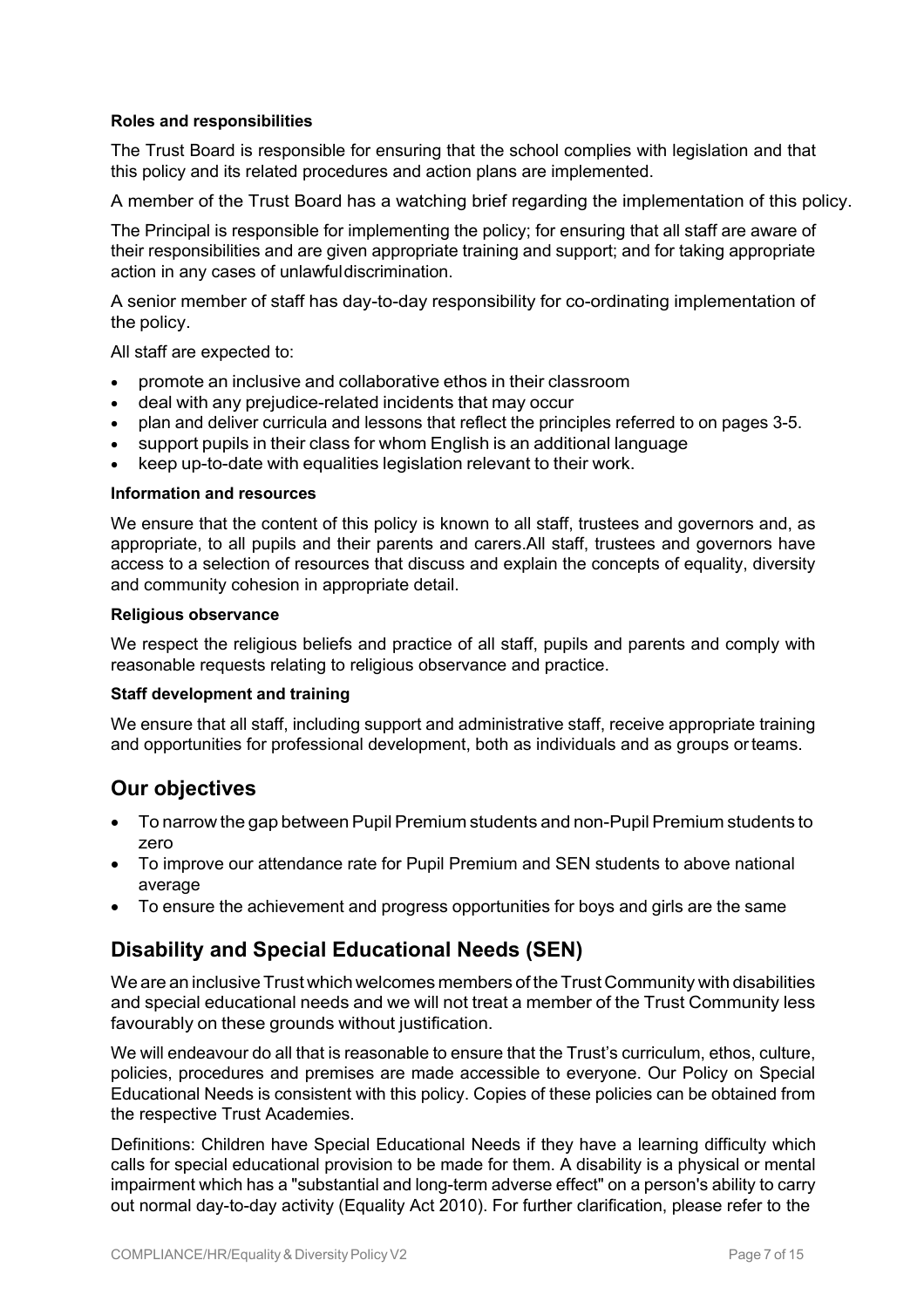policies referred to above.

### **Reasonable adjustments**

The Trust has a duty to make 'reasonable adjustments' for disabled pupils and pupils with special educational needs in respect of the education and associated services provided to ensure that such pupils are not placed at a substantial disadvantage in comparison with other pupils. This is a broad expression that covers all aspects of academy life, for example:

- the curriculum
- classroom organisation and timetabling
- access to College facilities
- clubs and visits
- College sports and
- College policies

Reasonable adjustments may typically include:

- allowing extra time for a dyslexic child to complete an exam
- providing examination papers in larger print or a reader/scriber for a child with a visual impairment
- rearranging the timetable to allow a pupil to attend a class in an accessible part of the building
- arranging a variety of accessible sports activities.

The Trust is not legally required to make adjustments that include:

• physical alterations such as the provision of a stair-lift or new ground floor facilities, or a new library. In making 'reasonable adjustments' the Trust is required to provide auxiliary aids and services for disabled pupils, where to do so would be reasonable. Trust academies will carefully consider any proposals made by parents/carers and will not refuse any reasonable requests for such aids and services.

### **Pupils with statements of special educational needs and Education, Health and Care (EHC) plans**

The Trust's Policy on Special Educational Needs includes details about the welfare and educational provision for pupils with Statements of Special Educational Needs and EHC plans.

### **Where can you get help?**

There are many sources of help and some of the more common sources are listed below:

- Line manager
- Occupational Health (via Line Manager andHR
- General Practitioner
- ACAS www.acas.org.uk
- The Equalities and Human Rights Commission www.equalityhumanrights.com
- The Government Equalities Office www.homeoffice.gov.uk/equalities

### **Reporting and recording incidents of discrimination**

If you have any questions about the content or application of this policy, you should contact the CEO.

We aim to resolve concerns or complaints by informal means wherever possible. Informal concerns can be reported using the confidential Informal Report Form on page 9.

In the event an anonymous report is submitted, the Trust will not be able to act on the information or respond to you in person. We therefore encourage you to use the Informal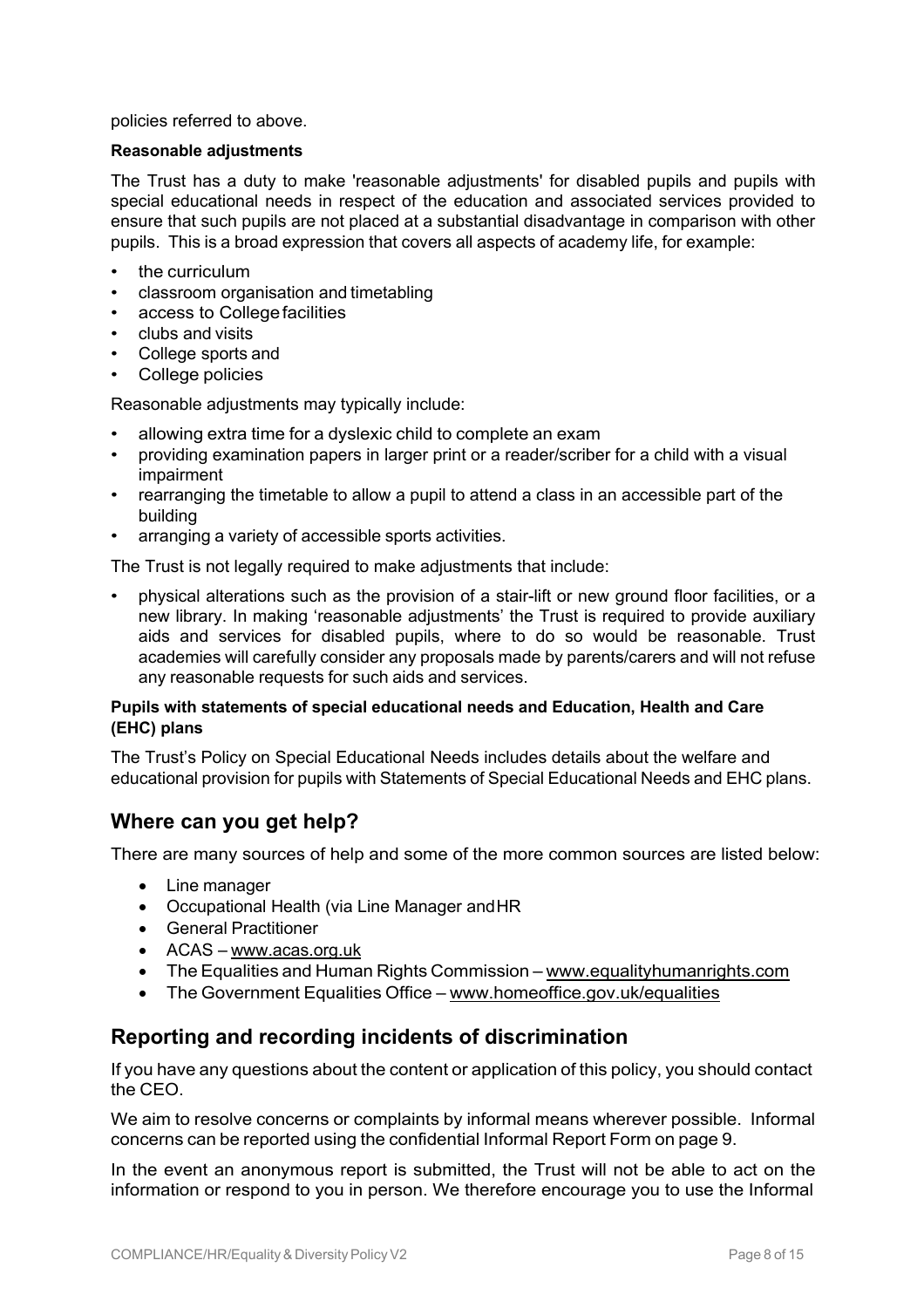Report Form if you feel comfortable to do so.

Complaints: If you believe that you have received less favourable treatment on any of the unlawful grounds listed on page 2, or if you feel that this policy has been breached in any way to your detriment, you are encouraged to raise the matter through the Trust's formal Complaints Procedure. A copy of the Trust's Complaints Policy is available from the website www.leadingedgeacademies.org or from the COO.

Allegations regarding potential breaches of this policy will be treated in confidence and investigated in accordance with the complaints procedure.

Reports: If you would like to report a breach of this policy that does not constitute a complaint (explained above), please contact the COO.

### **Enforcement**

Wewilltreatseriouslyandurgentlyinvestigateeverycomplaintandreport. Disciplinaryaction may be taken against any member of the Trust Community who is found to have acted in contravention of this policy.

Employeesmayalsobepersonallyliableforanyactsofdiscriminationprohibitedbythispolicy that they commit, meaning they can be sued by the victim.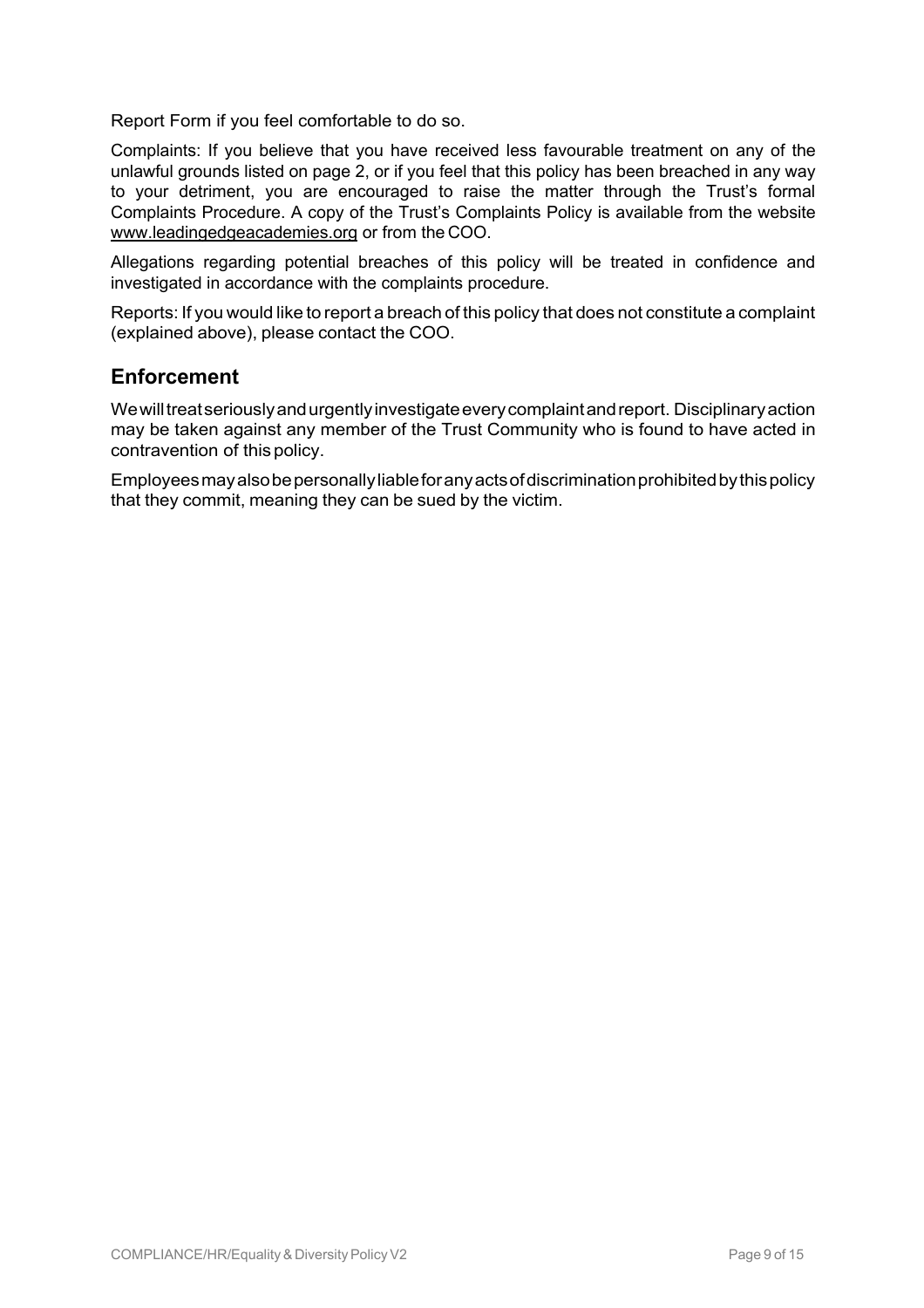### **Informal Report Form**

This form is for students and staff to use and is confidential. You can still report anonymously.

### **What will happen if I submit an informal report?**

A member of the Executive Team will contact you to begin a conversation about your report and how best to proceed. If you do not wish to be contacted, you can use the anonymous reporting form.

### **How will my information be used?**

The specific information you provide will remain confidential and will not be passed to anyone else without your permission. The only exception to this is if we feel there is an unacceptable risk to an individual or to the Trust or any academy/school within the Trust.

The Trust will use the information you provide to help is to understand what kind of incidents are taking place within our community and take positive action.

### **Your details**

| Telephone:                                   |  |                          |  |                             |  |
|----------------------------------------------|--|--------------------------|--|-----------------------------|--|
| Who are you reporting on behalf of?          |  |                          |  |                             |  |
| Myself                                       |  | Current student          |  | Former student              |  |
| Someone else<br>unknown to me                |  | Other                    |  | Prefer not to say           |  |
| And you are a:                               |  |                          |  |                             |  |
| <b>Current student</b>                       |  | <b>Former student</b>    |  | <b>Current staff member</b> |  |
| Former staff member                          |  | Other                    |  | Prefer not to say           |  |
| When did the incident(s) take place?         |  |                          |  |                             |  |
| It is ongoing                                |  | In the last week         |  | In the last month           |  |
| In the last year                             |  | Between 1-5 years<br>ago |  | Over 5 years ago            |  |
| I do not know<br>Prefer not to say           |  |                          |  |                             |  |
| Where did the incident(s) occur?             |  |                          |  |                             |  |
| Within the Trust:<br>MBA                     |  | <b>FIA</b><br><b>FRA</b> |  | <b>LUD</b><br><b>STH</b>    |  |
| Other school location                        |  | Travelling to/from       |  | Online                      |  |
| COMPLIANCE/HR/Equality & Diversity Policy V2 |  |                          |  | Page 10 of 15               |  |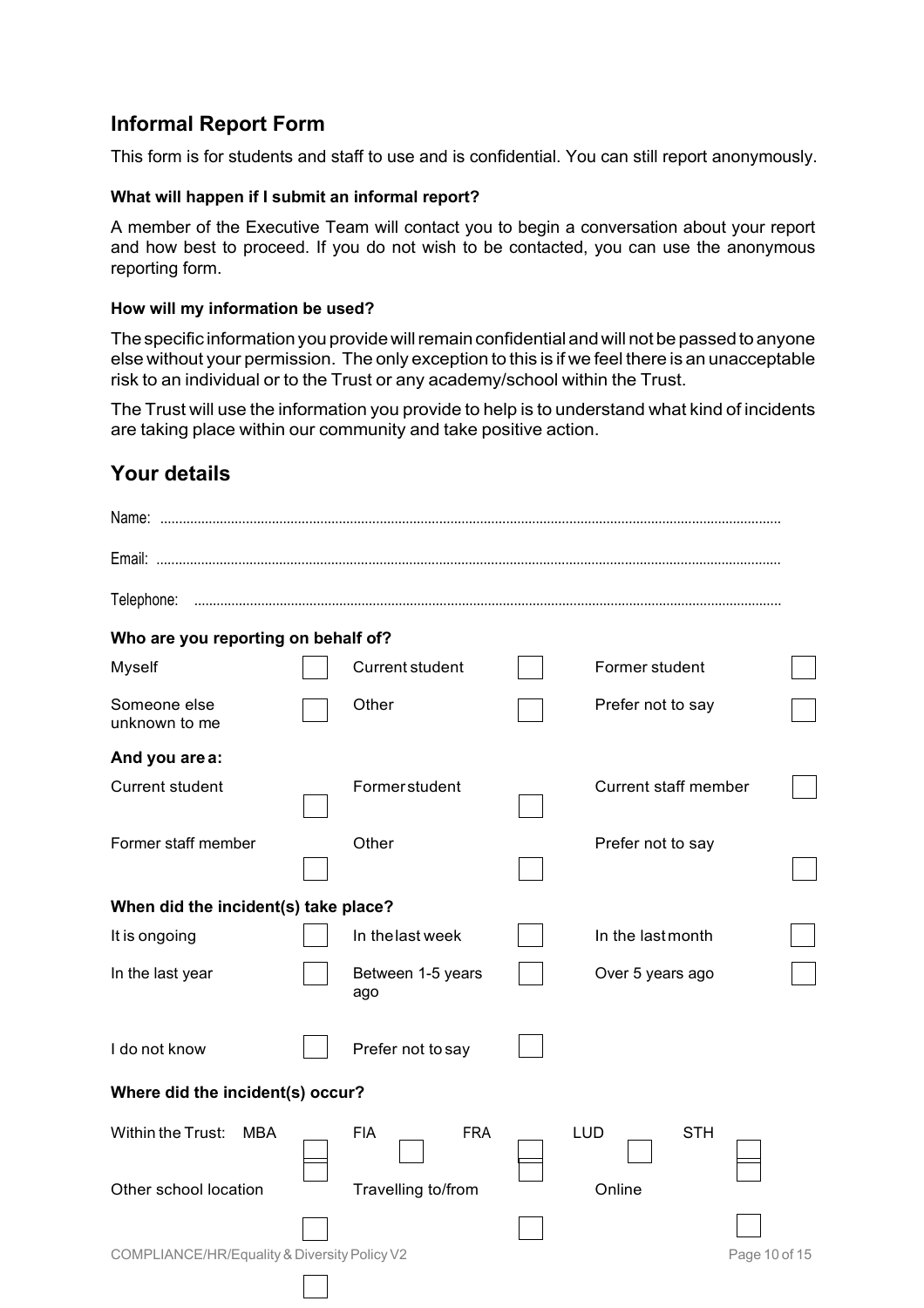No specific area **I do not know** 

Prefer not to say

elsewhere

On school business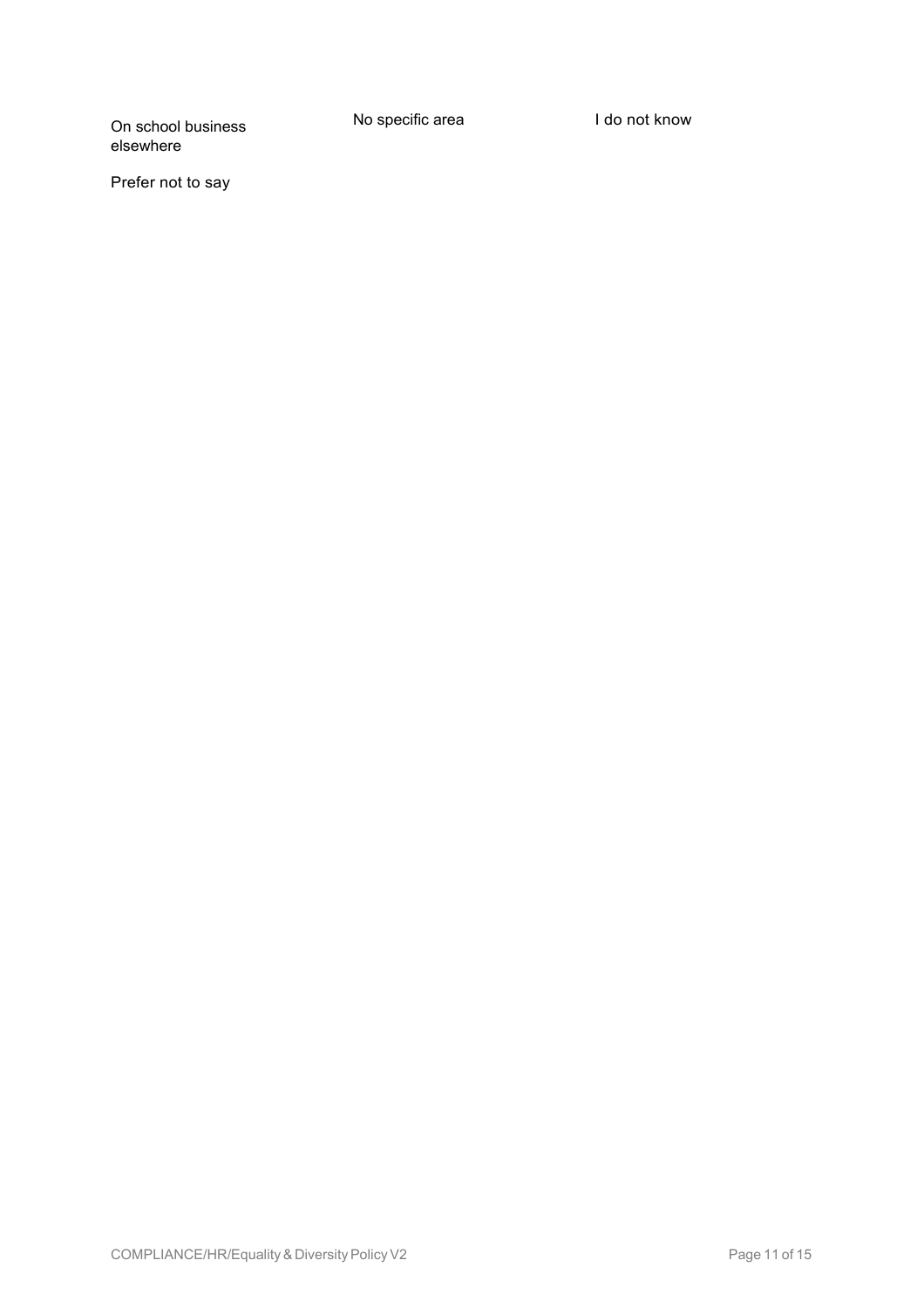Who was involved? Please give as many details as you can

| Has any action already been taken? If so, please give details                                                       |                                                                                                                                                                                                                           |  |  |
|---------------------------------------------------------------------------------------------------------------------|---------------------------------------------------------------------------------------------------------------------------------------------------------------------------------------------------------------------------|--|--|
| Was this the first or a repeat incident?<br>First<br>Repeat<br>I do not know                                        |                                                                                                                                                                                                                           |  |  |
| Have you already submitted an anonymous report about this incident?<br>Yes<br>No                                    |                                                                                                                                                                                                                           |  |  |
| What was the behaviour experienced? (please tick all that apply. Refer to the Glossary of<br>Terms for definitions) |                                                                                                                                                                                                                           |  |  |
| Harassment                                                                                                          | <b>Bullying</b><br>Sexual<br>Online<br>Stalking (in person/online)<br>Verbal<br>Physical<br>Racist behaviour<br>Other harassment                                                                                          |  |  |
| Direct or indirect discrimination                                                                                   | Less favourable treatment regarding social activites<br>Less favourable treatment regarding teaching and<br>education<br>Less favourable treatment regarding access to<br>employment opportunites<br>Other discrimination |  |  |

| Domestic violence or abuse |
|----------------------------|
| Hate crime                 |

Violence and abuse  $\Box$  Controlling or coercive behaviour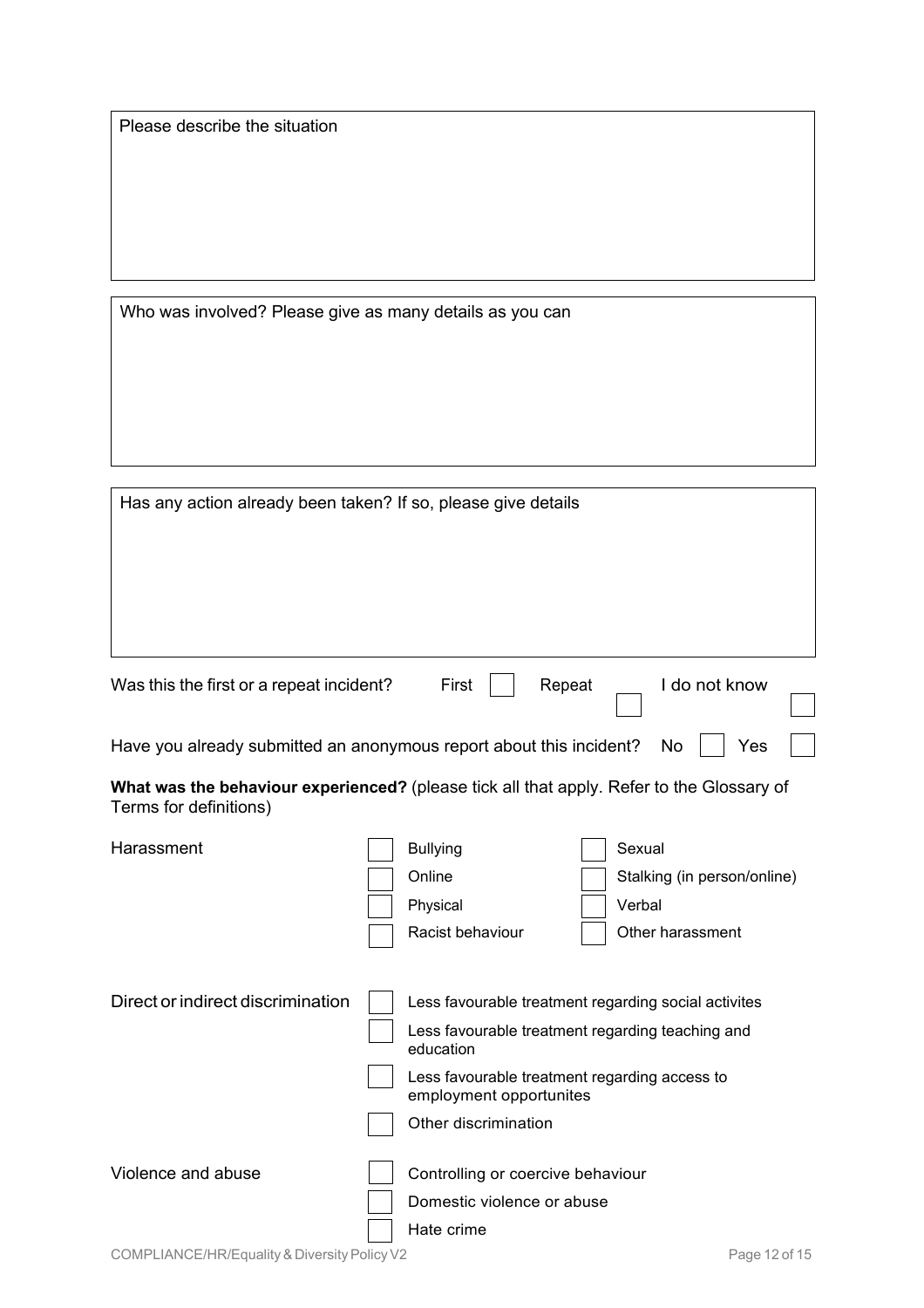| Violence and abuse continued | Intimidating behaviour<br>Physical misconduct (hitting, pushing, spitting)<br>Sexual violence or abuse |
|------------------------------|--------------------------------------------------------------------------------------------------------|
|                              | Other violence or abuse                                                                                |
| I do not know                |                                                                                                        |
| None of these                |                                                                                                        |
| Prefer not to say            |                                                                                                        |
|                              | What do you think was the reason for this incident? (Please tick all that apply)                       |
| My/the target's:             | Age                                                                                                    |
|                              | Disability (including hidden disabilities and mental health                                            |
|                              | Gender reassignment/transgender                                                                        |
|                              | Marriage or civil partnership                                                                          |
|                              | Pregnancy or maternity leave                                                                           |
|                              | Race (including colour, nationality, ethnic or national<br>origin)                                     |
|                              | Religion, belief or lack of religion/belief                                                            |
|                              | Sex                                                                                                    |
|                              | Sexual orientation                                                                                     |
|                              | I do not know                                                                                          |
|                              | None of these                                                                                          |

Please send completed Informal Report forms in an envelope marked 'Private & Confidential' for the attention of the Principal/Headteacher's PA at your academy/school.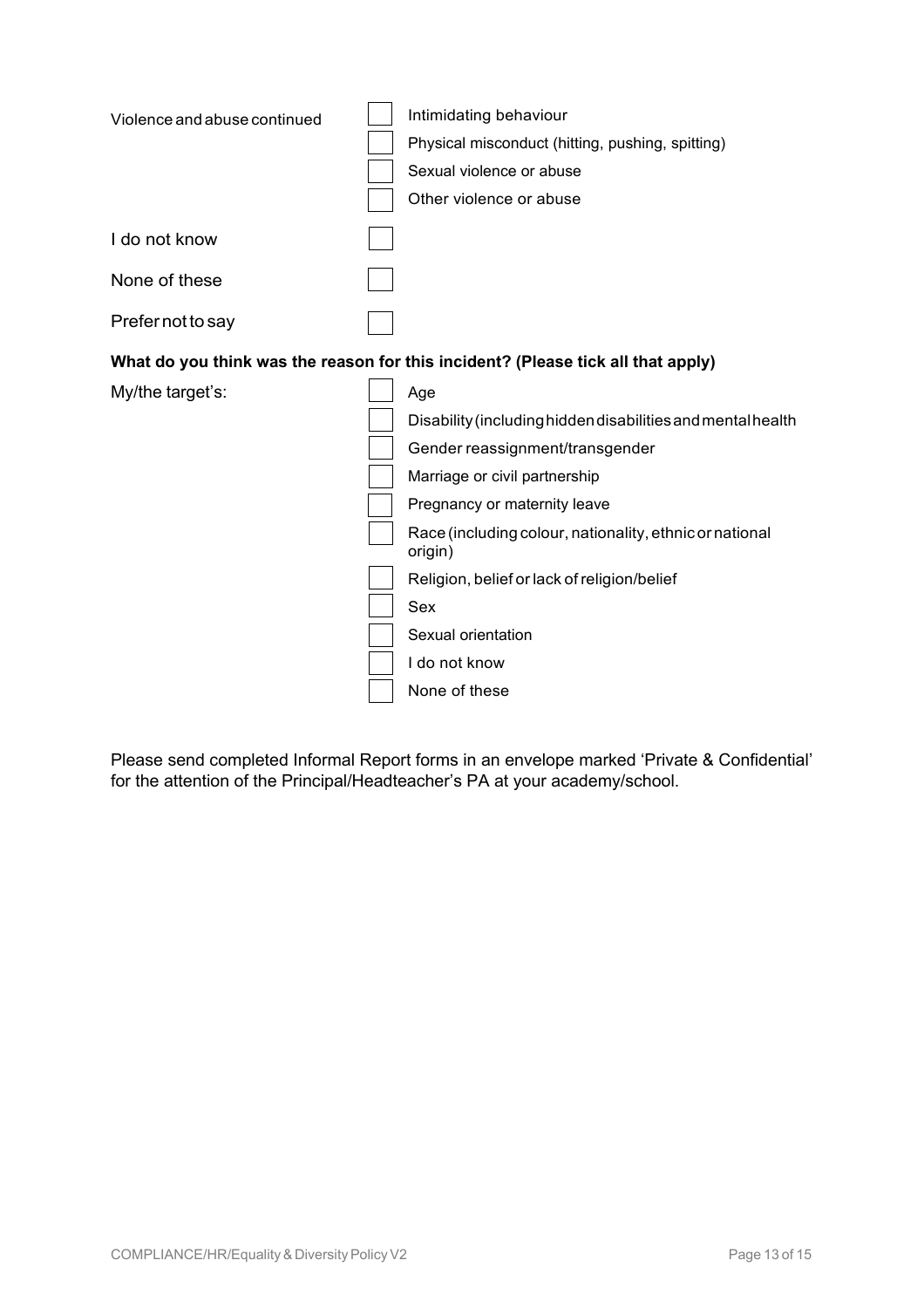### **Glossary of Terms**

### **The Equality Act 2010 defines the following:**

### **Direct discrimination**

Direct discrimination occurs when someone is treated less favourably than another person because of a protected characteristic they have or are thought to have (see perception discrimination below), or because they associate with someone who has a protected characteristic (see discrimination by association below), or because they associate with someone who has a protected characteristic (see discrimination by association below).

### **Discrimination by association**

Already applies to race, religion or belief and sexual orientation. Now extended to cover age, disability, gender reassignment and sex. This is direct discrimination against someone because they associate with another person who possesses a protected characteristic.

### **Perception discrimination**

Already applies to age, race, religion or belief and sexual orientation. Extended to cover disability, gender reassignment and sex. this is direct discrimination against an individual because others think they possess a particular protected characteristic. It applies even if the person does not actually possess that characteristic.

### **Indirect discrimination**

Already applies to age, race, religion or belief, sex, sexual orientation and marriage and civil partnership. Extended to cover disability and gender reassignment.

Indirect discrimination can occur when you apply a condition, rule, policy or even a practice in your company that applies to everyone but particularly disadvantages people who share a protectedcharacteristic. Indirectdiscriminationcanbejustifiedifyoucanshowthatyouacted reasonably in managing your business ie that it is 'a proportionate means of achieving a legitimate aim'. A legitimate aim might be any lawful decision you make in running your business or organization, but if there is a discriminatory effect, the sole aim of reducing costs is likely to beunlawful.

Being proportionate means being fair and reasonable, including showing that you have looked at 'less discriminatory' alternatives to any decision you make.

### **Harassment**

Harassment is 'unwanted conduct related to a relevant protected characteristic, which has the purpose or effect of violating an individual's dignity or creating an intimidating, hostile, degrading, humiliating or offensive environment for thatindividual'.

Harassment applies to all protected characteristics except for pregnancy and maternity and marriage and civil partnership. Employees will now be able to complain of behavior that they find offensive, even if it is not directed at them and the complainant need not possess the relevant characteristic themselves. Employees are also protected from harassment because of perception and association.

### **Third party harassment**

Already applies to sex. Extended to cover age, disability, gender reassignment, race, religion or belief and sexual orientation.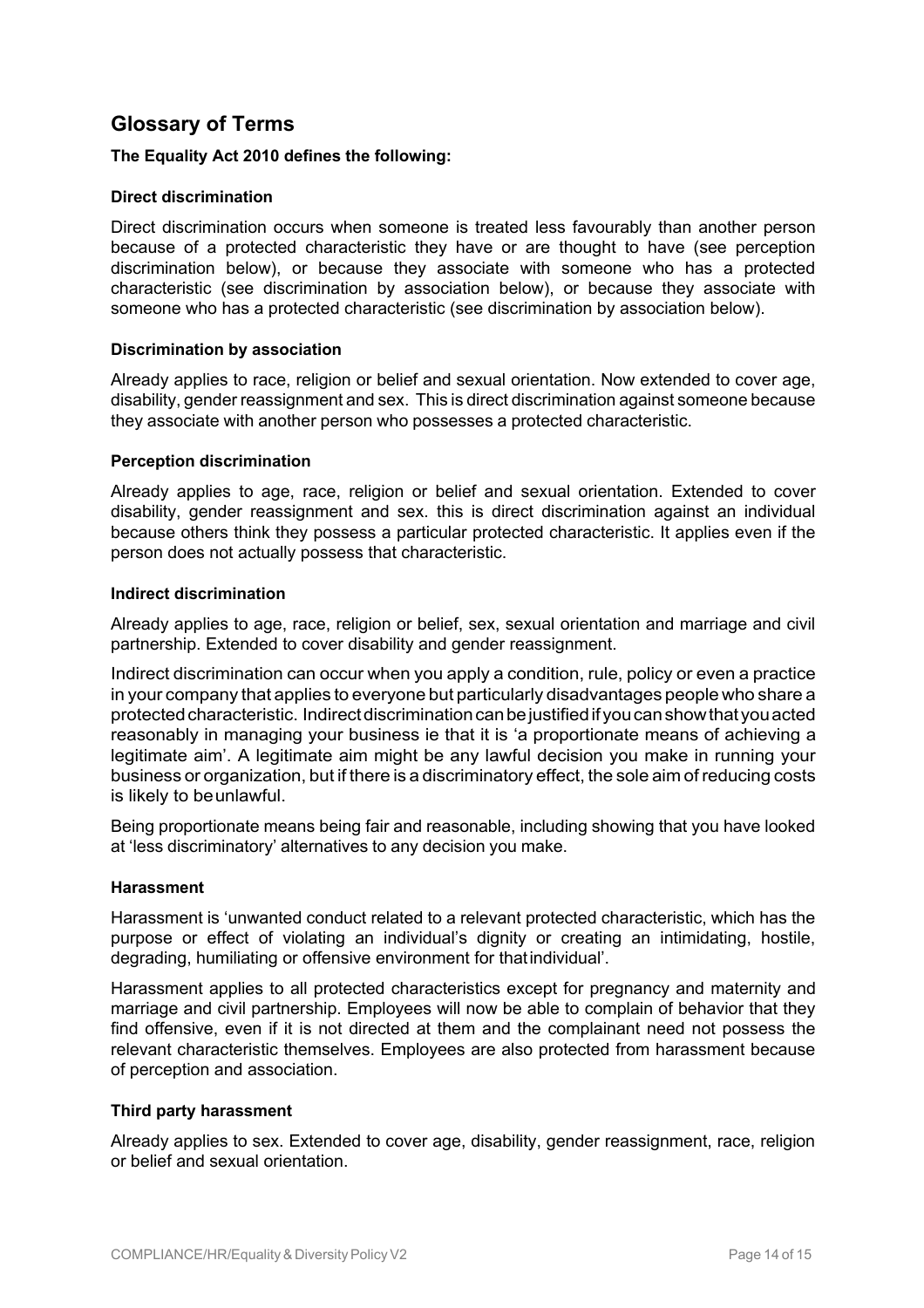The Equality Act makes you potentially liable for harassment of your employees by people (third parties) who are not employees of your organisation, such as customers or clients. You will only be liable when harassment has occurred on at least two previous occasions, you are aware that it has taken place and have not taken reasonable steps to prevent it from happening again.

### **Victimisation**

Victimisation occurs when an employee is treated less favourably because they have made or supported a complaint or raised a grievance under the Equality Act; or because they are suspected of doing so. An employee is not protected from victimisation if they have maliciously made or supported an untruecomplaint.

There is no longer a need to compare treatment of a complainant with that of a person who has not made or supported a complaint under the Act.

### **Protected characteristics**

The Equality Act covers nine protected characteristics, which cannot be used as a reason to treat people unfairly. Every person has one or more of the protected characteristics, so the Act protects everyone against unfair treatment.

### **Age**

The Act protects people of all ages. Different treatment because of age is not unlawful direct or indirect discrimination if you can justify it ie if you can demonstrate that it is a proportionate means of meeting a legitimate aim. Age is the only protected characteristic that allows employers to justify direct discrimination.

### **Disability**

The Act has made it easier for a person to show that they are disabled and protected from disability discrimination. Under the Act, a person is disabled if they have a physical or mental impairment which has a substantial and long-term adverse effect on their ability to carry out normal day-to-day activities, which would include things like using a telephone, reading a book or using public transport.

### **Gender reassignment**

The Act provides protection for transsexual people. A transsexual person is someone who proposed to, starts or has completed a process to change his or her gender. The Act no longer requires a person to be under medical supervision to be protected – so a woman who decides to live as a man but does not undergo any medical procedures would becovered.

### **Marriage and civil partnership**

The Act protects employees who are married or in a civil partnership against discrimination. Single people are not protected.

### **Pregnancy and maternity**

A woman is protected against discrimination on the grounds of pregnancy and maternity during the period of her pregnancy and any statutory maternity leave to which she is entitled. You must not take into account an employee's period of absence due to pregnancy related illness when making a decision about her employment.

### **Race**

For the purposes of the Act 'race' includes colour, nationality and ethnicity or national origins.